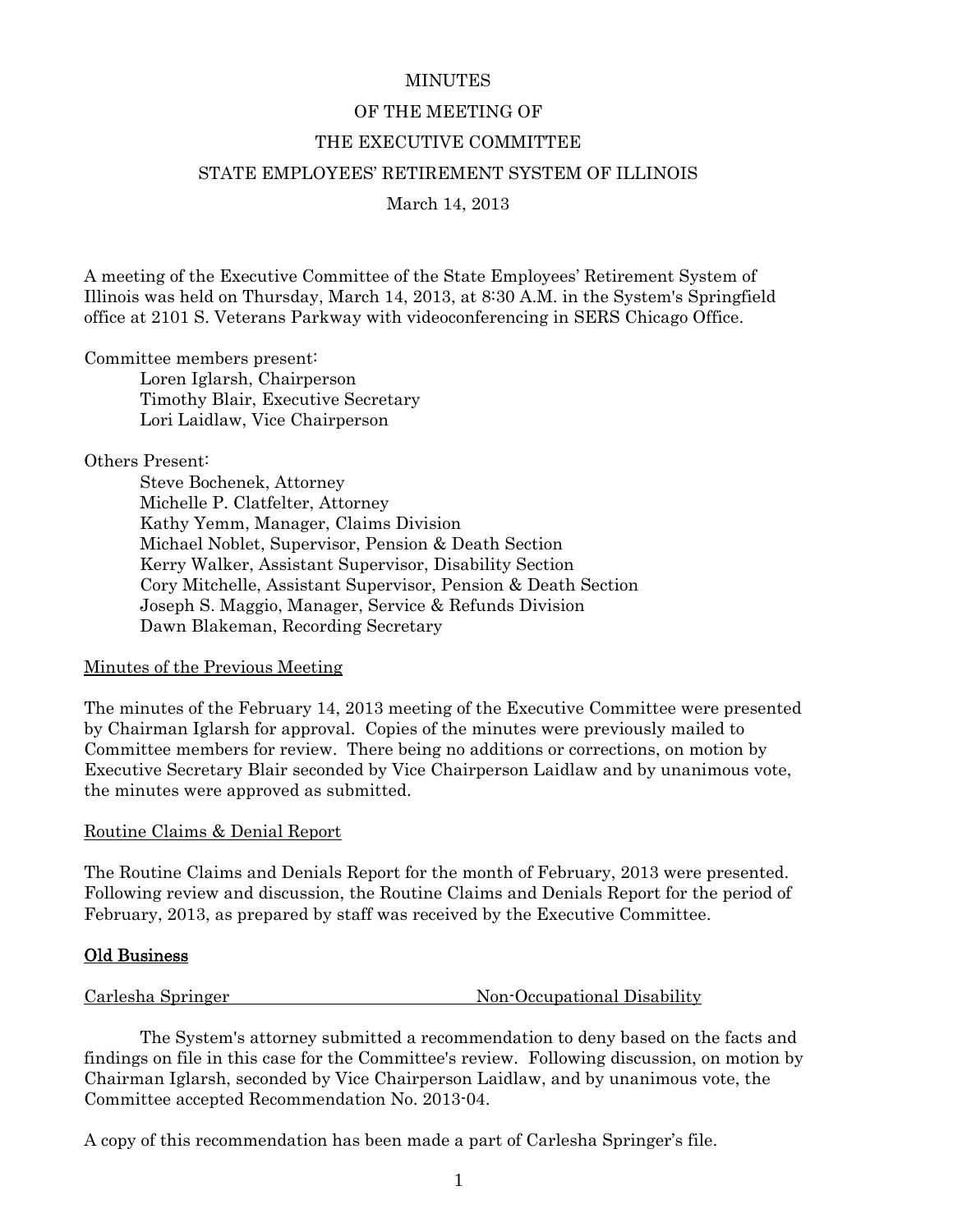| Phillip J. Saupe | Pension/Reciprocal |  |
|------------------|--------------------|--|
|                  |                    |  |

 On June 1, 2012, Mr. Saupe retired under the Reciprocal Act with the State Employees' Retirement System (SERS) and State Universities Retirement System (SURS).

 Based upon a review of the file and information submitted, the Executive Committee finds Phillip Saupe is receiving a retirement annuity as of June 1, 2012 and during the application process for his retirement annuity, he indicated he wanted to retire under the reciprocal option.

 Mr. Saupe was initially paid \$5,883.76. After the reciprocal exchange was complete it was determined a proportional reduction was necessary because his combined benefits exceeded the 80% maximum. His benefit from SERS was reduced to \$5,491.01.

 In a letter dated November 9, 2012, Mr. Saupe sent in a written request to appear before the Executive Committee to appeal the reduction of his SERS pension.

 Mr. Phillip J. Saupe along with his friend, Mr. Bruce Bialorucki, appeared before the Committee during the December 6, 2012 meeting. A personal hearing was accomplished and a record of this hearing has been made a part of the member's file.

 He stated he doesn't believe that he made any errors and that he should not be punished for our errors.

 Following a review of the file and some discussion, the Committee has recommended that the appeal of Phillip J. Saupe be deferred so that the Supervisor of the Pension Section can contact the SURS office to verify that Mr. Saupe could change his retirement within the provisions of the law. He also wants to transfer creditable service to SERS under the provisions of SB65 providing the Police Funds of Benton and Mt. Vernon approve the repayment and transfer under the provisions of SB65.

Vicki Chambliss **Non-occupational Disability** 

Vicki Chambliss works for a state agency and a medical leave of absence was granted.

 Based upon a review of the file and information submitted, the Committee finds Ms. Chambliss works for a state agency, and was granted a medical leave of absence.

 Medical evidence was obtained and reviewed by the System's medical consultant. Based on the information in file, a disabling condition was not substiantiated. Therefore, the request for disability was denied. Vicki Chambliss requested an appeal pursuant to the denial of disability benefits.

 Based on the facts of this case and information submitted, the Committee recommended deferring the appeal of Vicki Chambliss until additional information could be obtained and reviewed by the system's medical consultant.

 Ms. Chambliss requested her case be deferred until the November meeting. In a letter dated October 10, 2012, Mr. L. James Hanson, Attorney for Ms. Chambliss sent in additional medical information. The entire file was reviewed by the System's medical consultant who determined that the medical information failed to substantiate a disabling condition.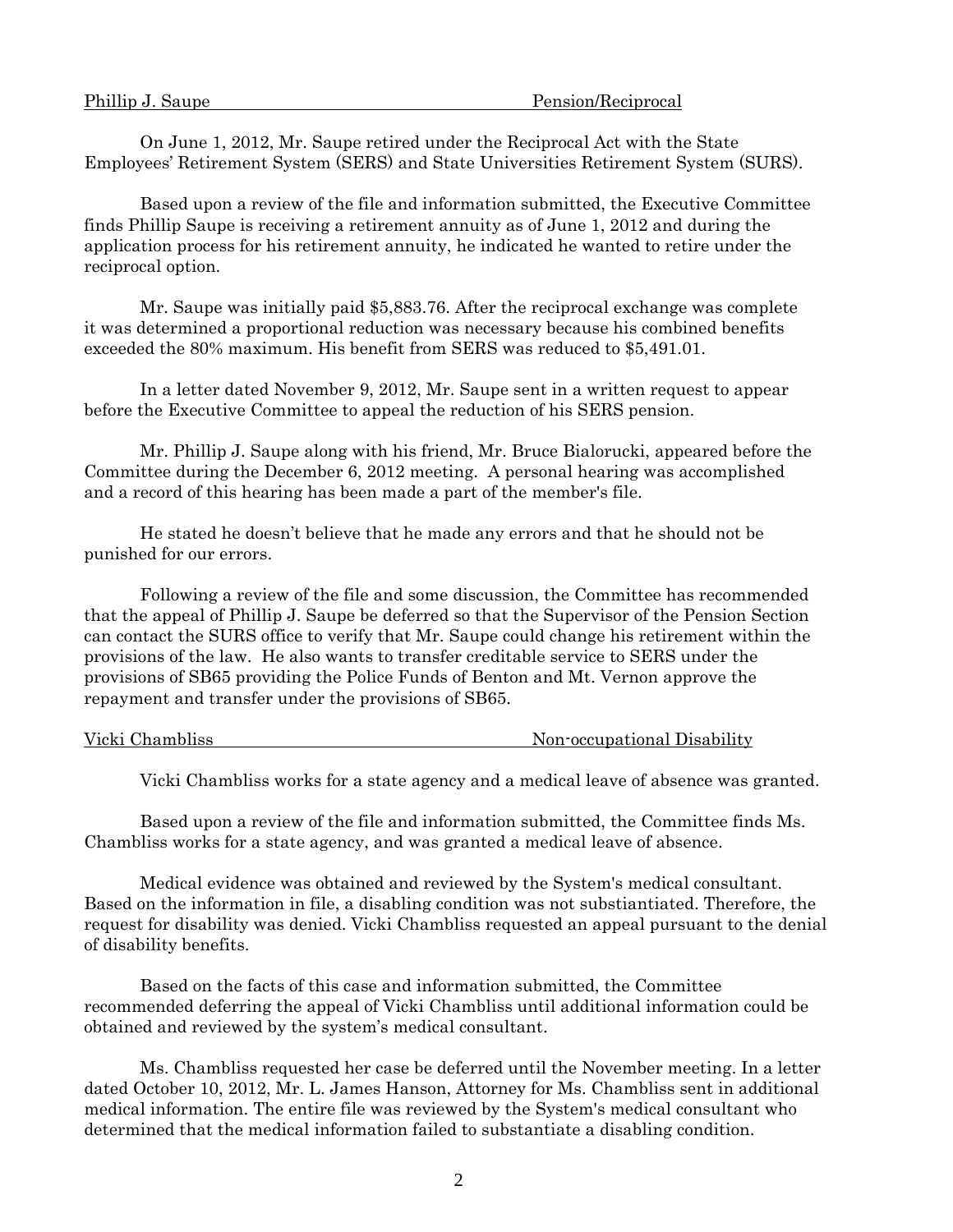After discussion the Committee recommended denial of the appeal of Ms. Vicki Chambliss for non-occupational disability benefits. Executive Secretary Blair moved that the appeal be denied. Vice Chairman Laidlaw seconded the motion, and all were in favor.

 In a letter dated February 12, 2013, Ms. Chambliss' Attorney, L. James Hanson requested a re-appeal. He requested that Ms. Chambliss be granted a re-appeal and reopen her case for reconsideration due to the additional medical documents submitted.

 After a review of the file, Vice Chairman Laidlaw recommended approval of the reappeal of Vicki Chambliss for non-occupational disability benefits. Executive Secretary Blair seconded the motion, and all were in favor.

The additional evidence was reviewed and Ms. Chamblis was found to be disabled from performing her job duties.

Brenda Russell Non-Occupational Disability

 Brenda Russell has requested and attended a personal hearing with the Executive Committee pursuant to the denial of disability benefits.

 She explained she has additional medical information; however, she failed to bring it with her.

 The Executive Committee agreed to have Ms. Russell provide the additional medical information to the Disability Assistant Supervisor for review.

 The Committee agreed to defer this matter at this time in order to obtain and review the additional information.

#### New Business

Glen Foster Non-Occupational Disability/90day

Glen Foster works for a state agency and a medical leave of absence was granted.

 Mr. Foster's claim for disability benefits was denied due to failure to apply for nonoccupational disability benefits within the proper time frame.

 Based upon a review of the file and information submitted, the Committee finds Glen Foster works for a state agency, and was granted a medical leave of absence.

The System did not receive the employee's application for disability benefits until 2/7/2013. Since the application was received beyond the ninety day filing limitation as noted in 40 ILCS 5/14-124, the application was denied.

 Mr. Foster requested an appeal pursuant to the denial of disability benefits due to the late filing. Information was received with the appeal request which lists the reasons the employee did not file on a timely basis.

 Based on the facts of this case and information submitted, the Committee recommends approving Glen Foster's appeal for disability benefits.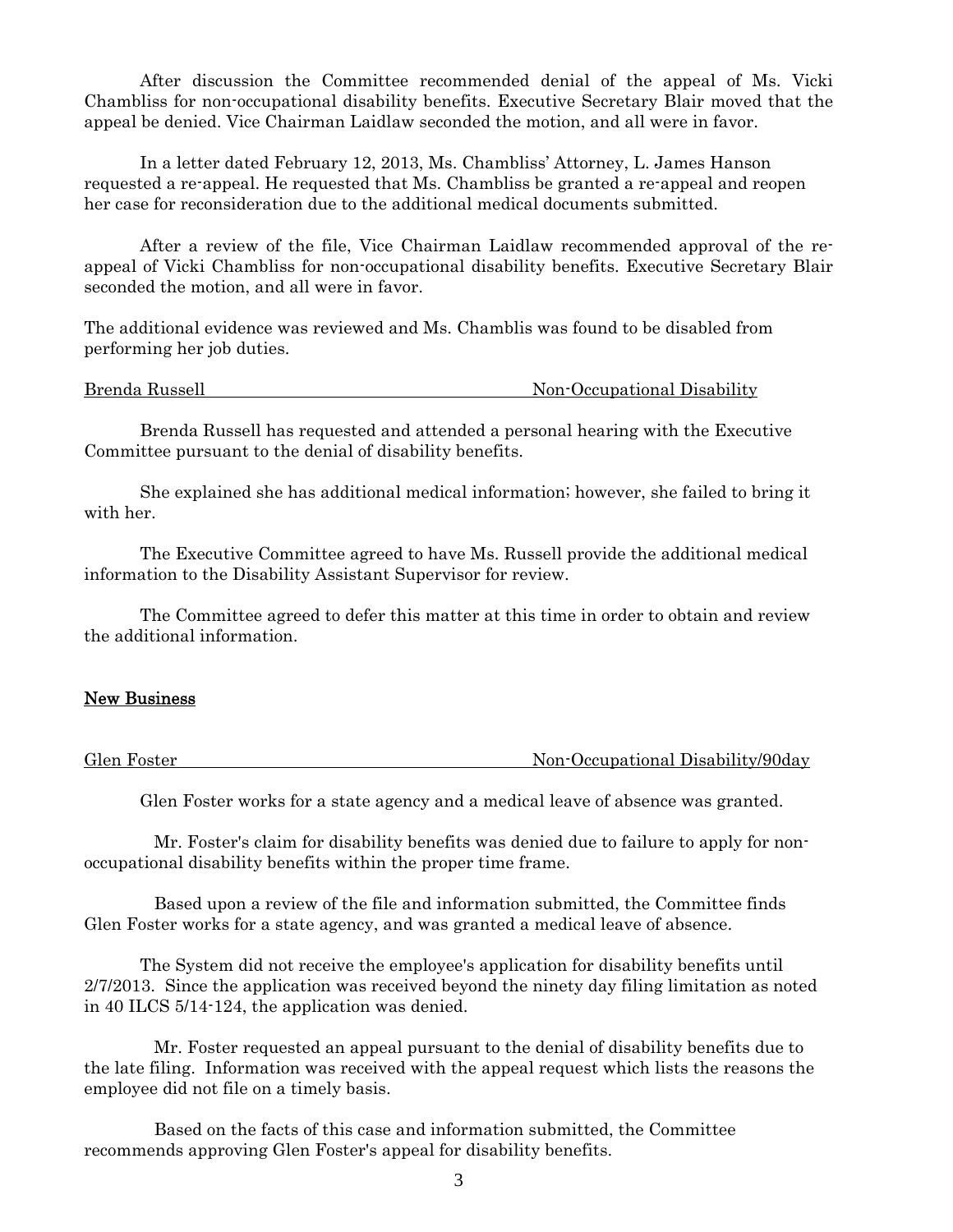Following a review of the file and some discussion, Vice Chairman Laidlaw moved approval of the appeal of Glen Foster for a waiver of the 90 day filing limitation for nonoccupational disability benefits. Secretary Blair seconded the motion and all were in favor.

Delores Trevino Occupational Disability/12 Months

 Delores Trevino works for a state agency and a service connected leave of absence was granted.

 Ms. Trevino's claim for disability benefits was denied due to failure to apply for occupational disability benefits within the proper time frame.

 Based upon a review of the file and information submitted, the Committee finds Delores Trevino works for a state agency and a service connected leave of absence was granted.

 The System did not receive the employee's application for disability benefits within the time limitation pursuant to occupational disability benefits as noted in 40 ILCS 5/14-123, therefore the application was denied.

 Ms. Trevino requested a written appeal pursuant to the denial of disability benefits due to late filing. The appeal request indicates the reasons the employee failed to file on a timely basis.

 Based on the facts of this case and information submitted, the Committee recommends approving Ms. Trevino's appeal for a waiver of the twelve month filing limitation.

 Following a review of the file and some discussion, Chairman Iglarsh moved approval of the appeal of Delores Trevino for a waiver of the twelve month filing time limit for occupational disability benefits. Vice Chairperson Laidlaw seconded the motion and all were in favor.

Becky McClure Temporary Disability

Ms. McClure works for a state agency and was granted a medical leave of absence.

 Her claim for disability benefits was denied based on a review of medical documentation from treating medical sources.

 Based upon a review of the file and information submitted, the Committee finds that Ms. McClure works for a state agency and was granted a medical leave of absence.

Becky McClure has requested an appeal pursuant to the denial of disability benefits.

 Medical documentation in the employee's file was reviewed by the System's medical consultant on March 4, 2013, and based on the information in the file, the medical consultant states "there is conflicting information therefore it is impossible to resolve". Therefore the request for disability was denied.

 In a letter dated February 25, 2013, Ms. Becky McClure has requested a written appeal pursuant to the denial of disability benefits.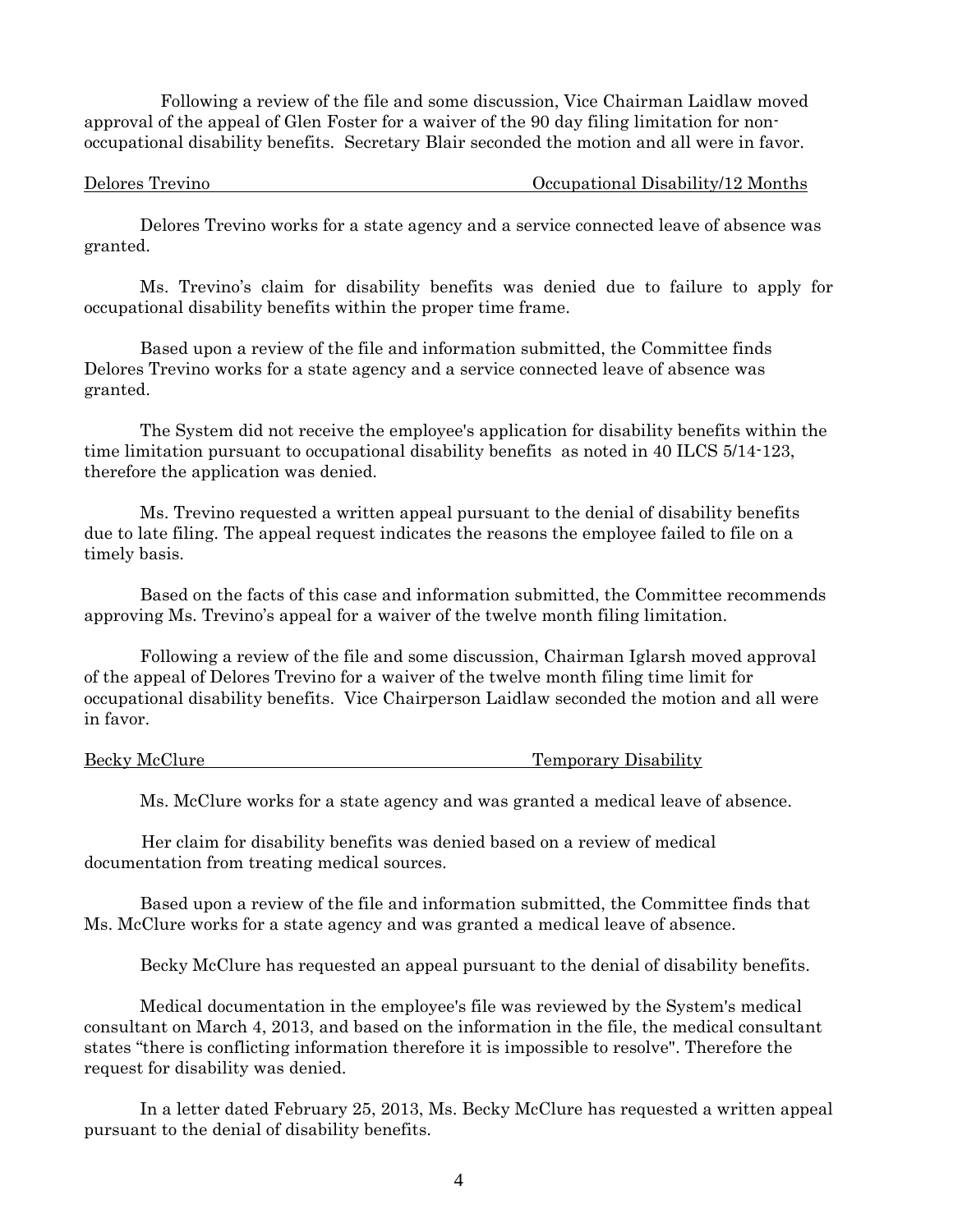However, additional information was submitted which substantiates a disabling condition. Based on the facts of this case and additional medical information submitted, Executive Secretary Blair moved approval of the appeal of Becky McClure for temporary disability. Vice Chairman Lori Laidlaw seconded the motion, and all were in favor

Jeffery Altenberger Pension/Level Income

 Jeffery Altenberger is receiving a retirement annuity from the System since August 1, 2012.

 During the application process for his retirement annuity, Mr. Altenberger did not elect to participate in the level income option. However, when he received his first payment instead of cashing the warrant he contacted SERS stating he wanted to elect the level income option because financially he could not make it on his retirement.

 Because Mr. Altenberger had not cashed his first payment the application was amended to use the level income option with his pension to be reduced at age 62 and 1 month.

 Based upon a review of the file and information submitted, the Executive Committee finds Jeffery Altenberger is receiving a retirement annuity as of August 1, 2012. During the application process for his retirement annuity, he initially indicated he did not want to retire under the level income option but amended his application before cashing the first check to use the level income option for age 62 and 1 month.

 However, since retirement Mr. Altenberger has applied for and was approved for Social Security Disability benefits. He is now requesting a written appeal that the Executive Committee approve retroactively revoking the level income option. He is aware there would be an overpayment.

 After discussion and following a review of the file, the Committee agreed to deny Jeffery Altenberger's request to retroactively revoke the level income option. Vice Chairperson Laidlaw moved to deny the written appeal of Jeffery Altenberger. Chairman Iglarsh seconded the motion and all were in favor.

Barbara Harcharik Service

 Barbara Harcharik requested a written appeal before the Executive Committee. She is attempting to establish creditable service for a leave of absence that was not less than one year.

 Ms. Harcharik is attempting to purchase one year of creditable service under HB313, which allows a member to establish service credit for periods of "less" than one year. Her leave of absence was for one year and one day.

 Following a review of the file and some discussion, Chairman Iglarsh moved to deny the written appeal of Barbara Harcharik. Vice Chairperson Laidlaw seconded the motion and all were in favor.

William E. McDonald **Reinstatement of Write Off**